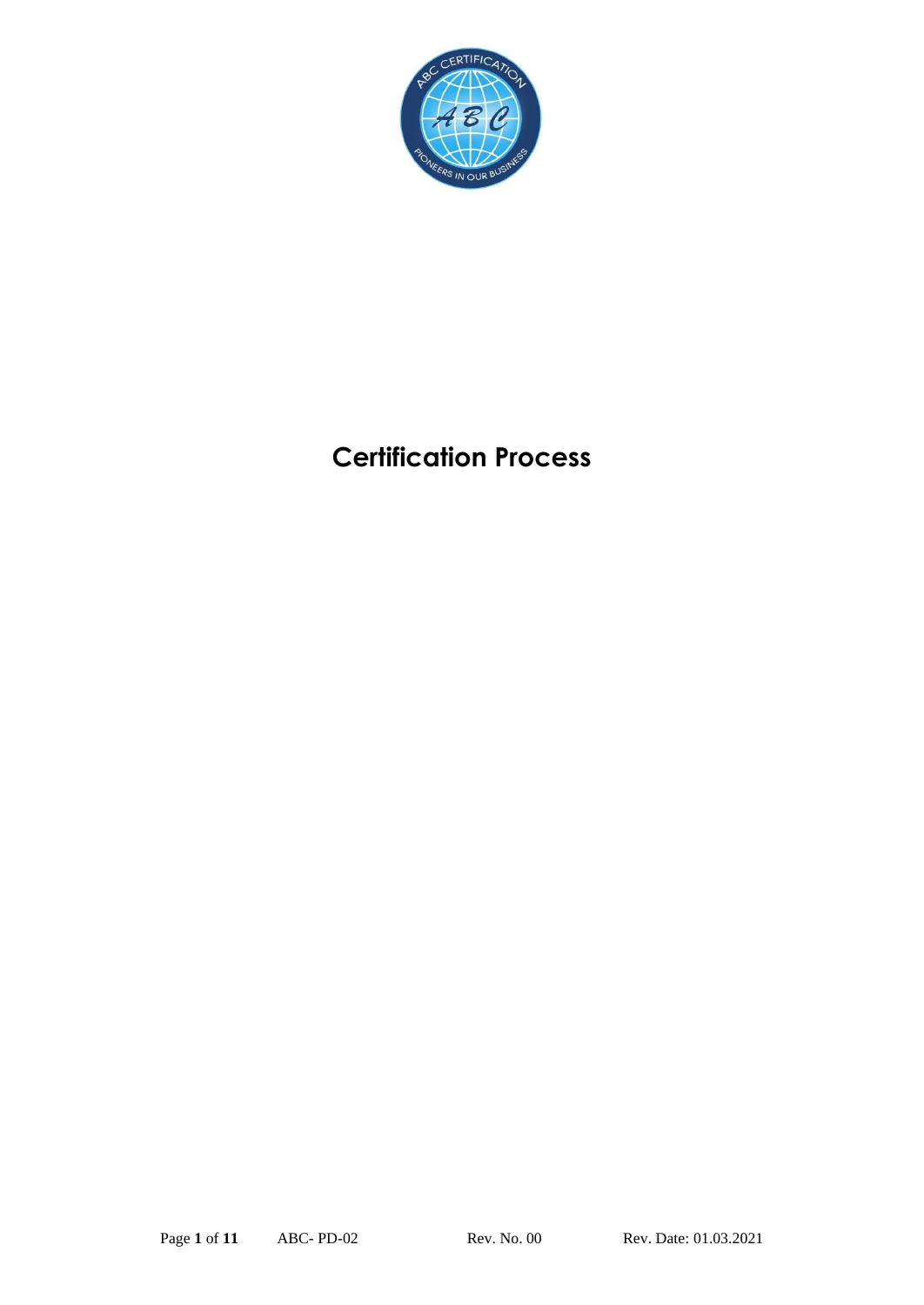

The Certification process consists of the following key stages, enquiries and quotations, application, Stage-I, Stage-II and surveillance visits. Re-Audits are also features of the certification process. The certification process can be summarized as follow:

# **Certification Agreement**

On acceptance of the Quotation, this certification agreement is signed between ABC and the client for providing certification of the client's management system by ABC to the applicable international standard.

# **Stage –1 Audit**

ABC shall conduct a stage –1 audit at client site to verify the adequacy of documentation with respect to the requirements of the applicable standard and also to understand and gather further information on the client activities and processes including applicable statues, to plan for the stage –2 audit .The client shall satisfactorily resolve all the observations raised in document review along with other concerns / issues highlighted during the audit and the same confirmed to ABC before planning the stage -2 audit .ABC shall submit a formal report to the client

The objectives of stage – 1 audit are to:

a) Review the client's management system documented information;

b) Evaluate the client's site-specific conditions and to undertake discussions with the client's personnel to determine the preparedness for stage 2;

c) Review the client's status and understanding regarding requirements of the standard, in particular with respect to the identification of key performance or significant aspects, processes, objectives and operation of the management system;

d) Obtain necessary information regarding the scope of the management system, including:

- the client's site(s);
- processes and equipment used;
- levels of controls established (particularly in case of multisite clients);
- applicable statutory and regulatory requirements;

e) Review the allocation of resources for stage 2 and agree the details of stage 2 with the client;

f) Provide a focus for planning stage 2 by gaining a sufficient understanding of the client's management system and site operations in the context of the management system standard or other normative document;

g) Evaluate if the internal audits and management reviews are being planned and performed, and that the level of implementation of the management system substantiates that the client is ready for stage 2.

In determining the interval between stage 1 and stage 2, consideration shall be given to the needs of the client to resolve areas of concern identified during stage 1. ABC may also need to revise its arrangements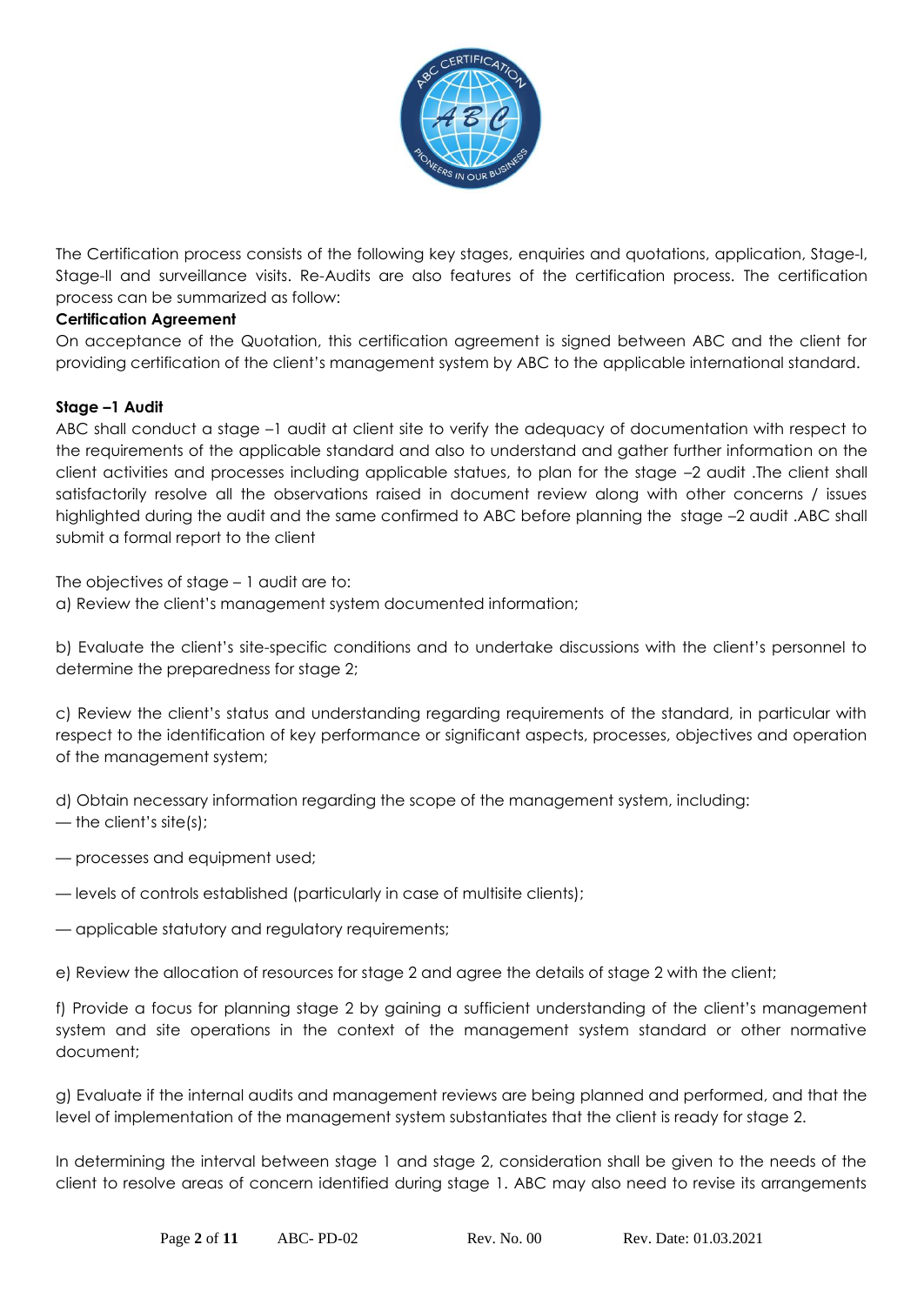

for stage 2. If any significant changes which would impact the management system occur, ABC shall consider the need to repeat all or part of stage 1. The client shall be informed that the results of stage 1 may lead to postponement or cancellation of stage 2.

# **Stage –2 Audit**

ABC's audit team shall visit the client's premises, as per an agreed plan, to verify effectiveness of the client's management system in meeting the requirements of the applicable ISO standard. ABC shall submit a formal report to the client.

The purpose of stage 2 is to evaluate the implementation, including effectiveness, of the client's management system. The stage 2 shall take place at the site(s) of the client. It shall include the auditing of at least the following:

a) Information and evidence about conformity to all requirements of the applicable management system standard or other normative documents;

b) Performance monitoring, measuring, reporting and reviewing against key performance objectives and targets (consistent with the expectations in the applicable management system standard or other normative document);

c) The client's management system ability and its performance regarding meeting of applicable statutory, regulatory and contractual requirements;

- d) Operational control of the client's processes;
- e) Internal auditing and management review;
- f) Management responsibility for the client's policies.

# **Audit Report and Non-Conformity Report**

ABC shall provide a written report for each audit to the client.

ABC shall require the client to analyze the cause and describe the specific correction and corrective actions taken, or planned to be taken, to eliminate detected nonconformities, within a defined time.

If a nonconformance is detected during audit, a Nonconformity Report shall be issued to the client. For the non-conformities raised during the audit, client shall submit the correction and the corrective action (based on root cause) to ABC office within 20 working days from the last day of the audit.. ABC shall verify the submitted correction and the corrective action and confirm the acceptance of the same to the client. Client shall take the correction and corrective action within the stipulated date and submit the documentary evidence to ABC to verify the effectiveness of action taken and accordingly to close the non-conformances.

ABC shall review the corrections, identified causes and corrective actions submitted by the client to determine if these are acceptable. ABC shall verify the effectiveness of any correction and corrective actions taken. The evidence obtained to support the resolution of nonconformities shall be recorded. The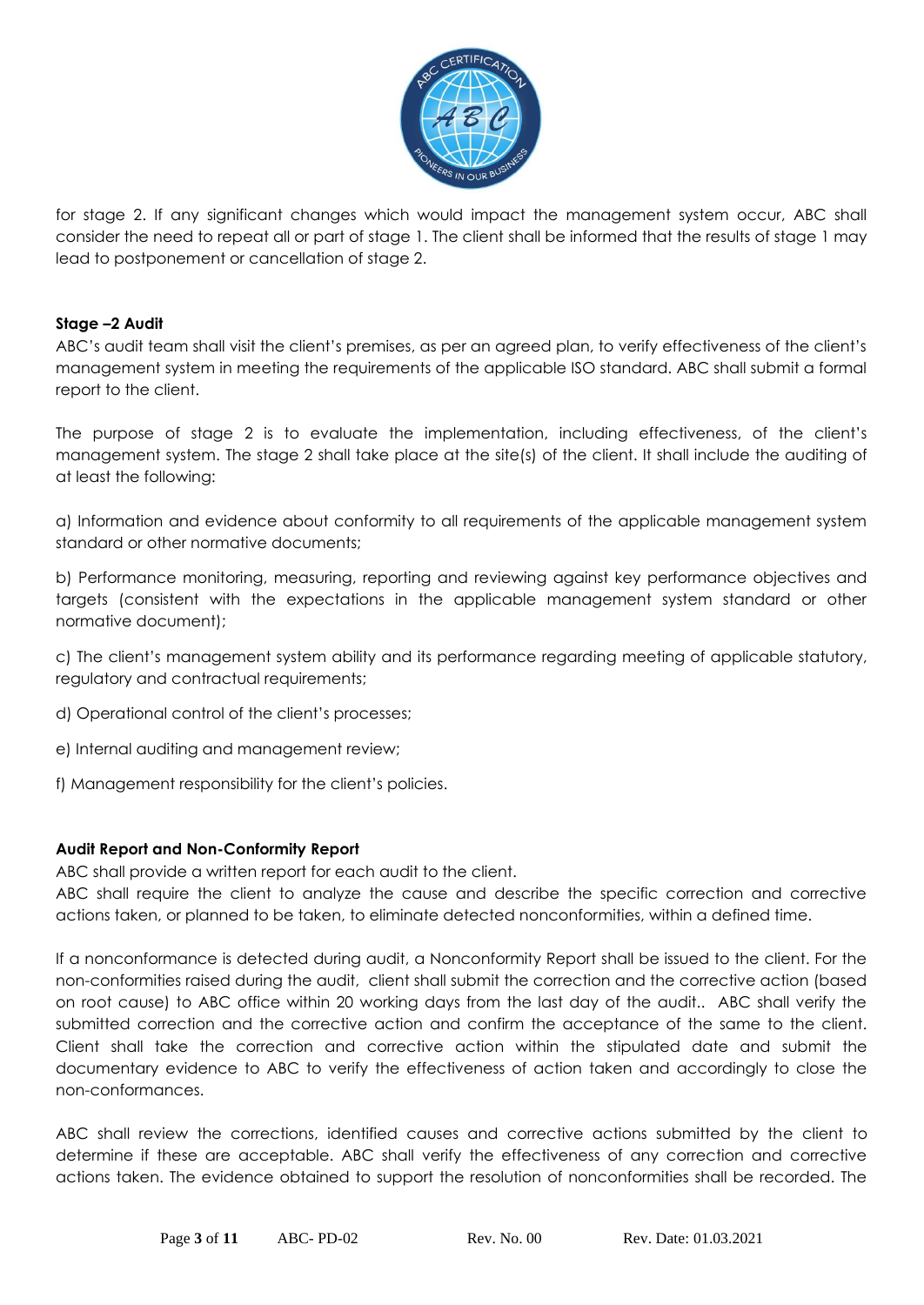

client shall be informed of the result of the review and verification. The client shall be informed if an additional full audit, an additional limited audit, or documented evidence (to be confirmed during future audits) will be needed to verify effective correction and corrective actions.

In case of a major non-conformance, the effectiveness of action taken shall be verified at client site by a follow up visit or as communicated by the team leader on the closing day of the audit. This shall be completed within 90 days from the last day of the audit.

In case of certification audit (fresh client) the ABC shall cancel the audit under the following conditions:

(a) Client does not submit Corrective Action Plan for the Non Conformity raised within 20 working days as stipulated above

(b) In case of major Non Conformity the verification of effective of corrective action is not completed within 90 days as stipulated above

In case of certified clients ABC shall suspend the certificate under the following conditions

(a) Client does not submit Corrective Action Plan for the Non Conformity raised within 20 working days as stipulated above

(b) In case of major Non Conformity the verification of effective of corrective action is not completed within 90 days as stipulated above

# **Recommendation for Certification**

ABC shall recommend certification of the client's management system, based on the following :

(c) ABC has reviewed the audit reports and has accepted the recommendations of the audit team

(d) The client has submitted the correction and corrective action for the non-conformities raised within the stipulated time and ABC has accepted the same

(e) In case of a major non-conformance, the effectiveness of correction and corrective action is verified by ABC's auditors as agreed and the non-conformity either closed or downgraded to minor.

If the client is not recommended for certification ABC shall accordingly inform the client

#### **Issue of certificate**

ABC shall issue the certificate against the applicable standard to the client only after the closure of all the non-conformances as stated in section 3.5 of this agreement.

The Certificate is the property of ABC, and shall be produced to ABC as and when requested.

The certification will be valid for a period of three years from the date of approval of certification, subject to the satisfactory maintenance of the Management System as confirmed through agreed surveillance audits

#### **Surveillance Audit**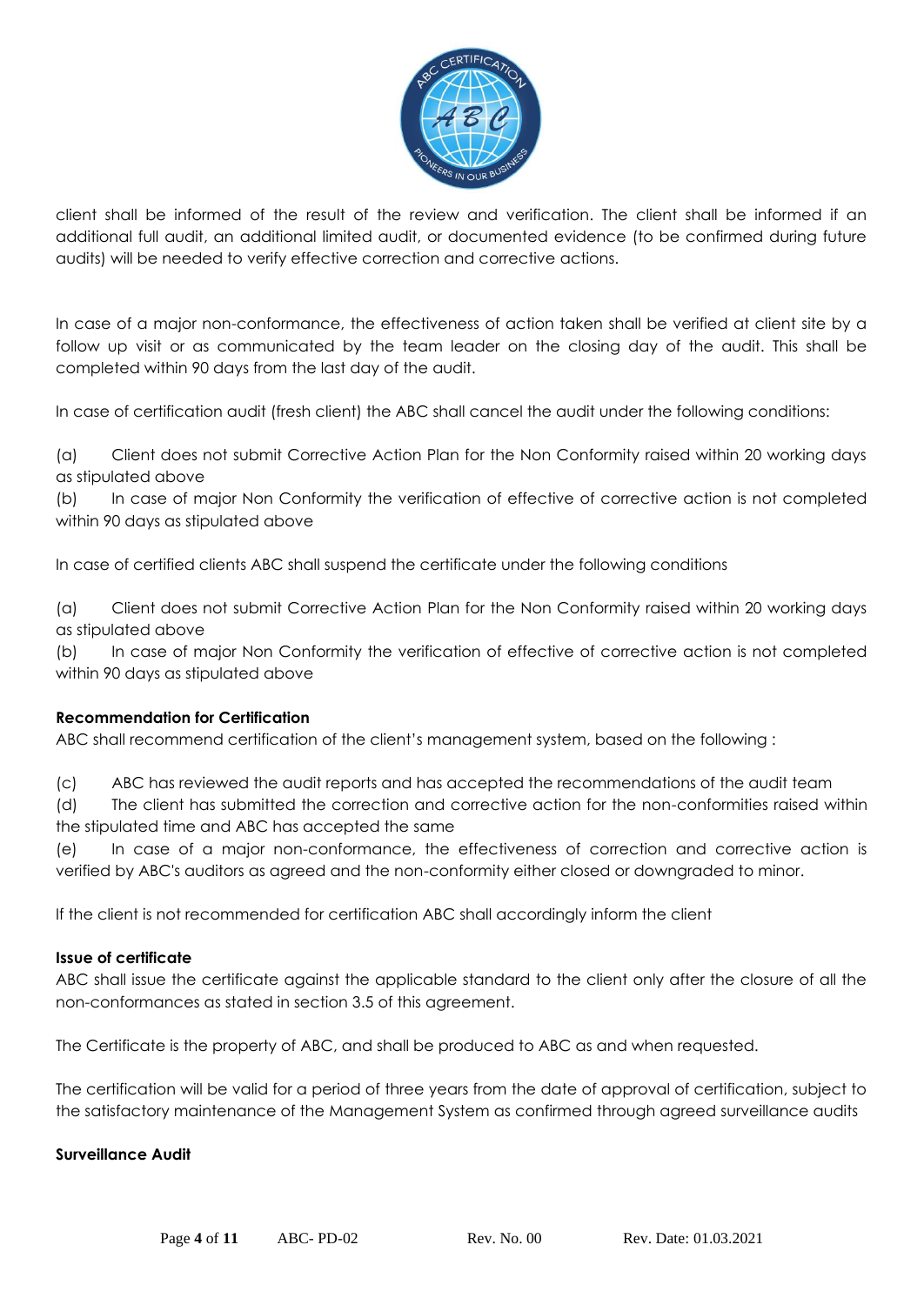

Surveillance audits are on-site audits, but are not necessarily full system audits, and shall be planned together with the other surveillance activities so that the ABC can maintain confidence that the client's certified management system continues to fulfil requirements between recertification audits. Each surveillance for the relevant management system standard shall include:

a) Internal audits and management review;

b) A review of actions taken on nonconformities identified during the previous audit;

c) Complaints handling;

d) Effectiveness of the management system with regard to achieving the certified client's objectives and the intended results of the respective management system (s);

e) Progress of planned activities aimed at continual improvement; f) Continuing operational control;

g) Review of any changes;

h) Use of marks and/or any other reference to certification.

Surveillance audits shall be conducted regularly at the client site at least once in a year to confirm that the Client's Management System continues to conform to the requirements of the standard to which it is certified.

The first surveillance audit shall take place within twelve months from the last day of the stage –2 audit and failure to comply with this requirement will lead to suspension and subsequently withdrawal of certification.

For the non-conformity raised during the surveillance audit the conditions stipulated in section 3.5 of this agreement shall be applicable

In the case that a surveillance audit cannot be carried out because the client's operations are affected owing to factors outside its control, e.g.: employee union strike, natural calamity, etc. the case shall be presented to ABC for a decision.

ABC shall submit a formal report to the client

# **Re-certification Audit**

The purpose of the recertification audit is to confirm the continued conformity and effectiveness of the management system as a whole, and its continued relevance and applicability for the scope of certification. A recertification audit shall be planned and conducted to evaluate the continued fulfilment of all of the requirements of the relevant management system standard or other normative document. This shall be planned and conducted in due time to enable for timely renewal before the certificate expiry date.

The recertification activity shall include the review of previous surveillance audit reports and consider the performance of the management system over the most recent certification cycle.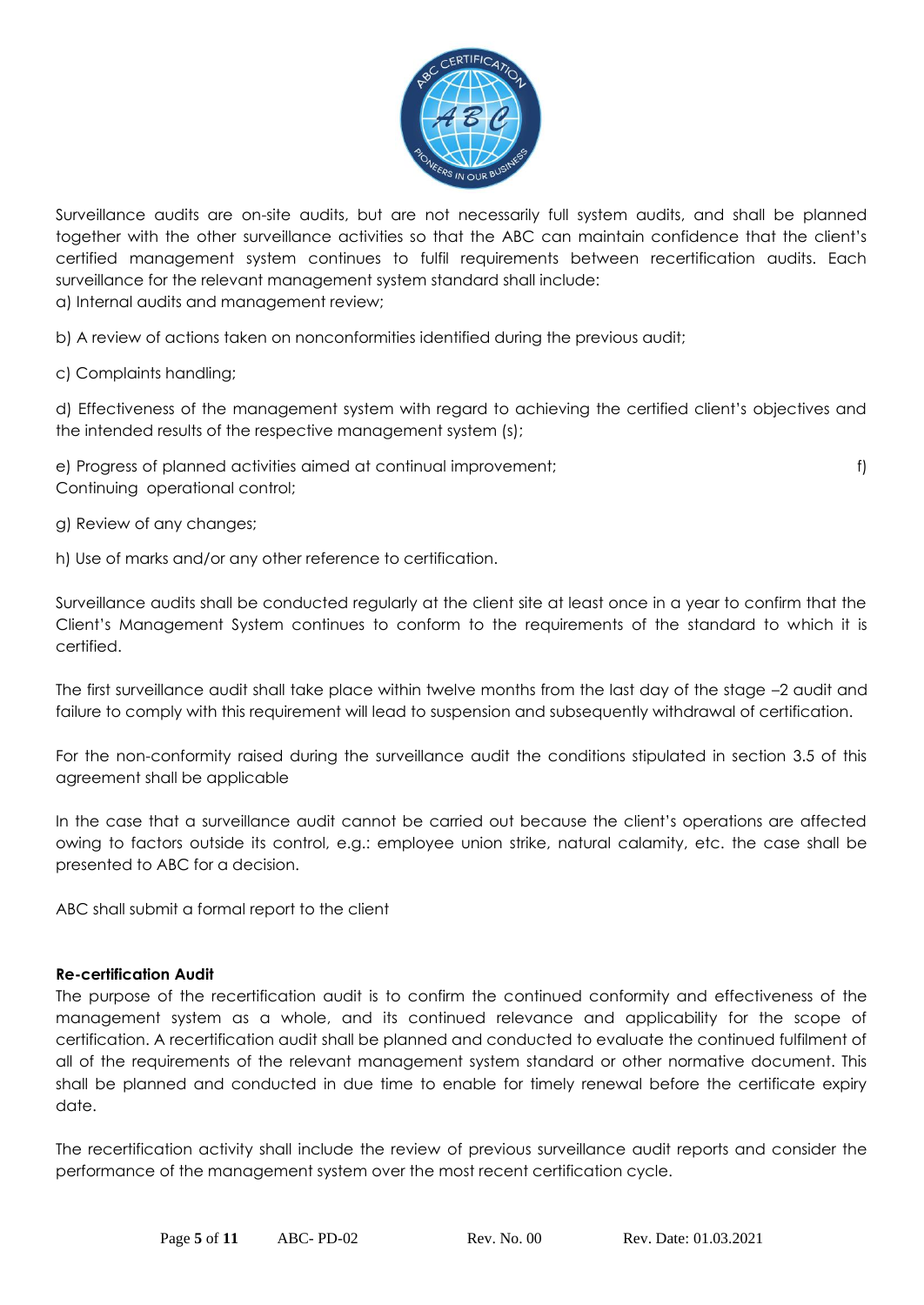

Recertification audit activities may need to have a stage 1 in situations where there have been significant changes to the management system, the organization, or the context in which the management system is operating (e.g. changes to legislation).

The recertification audit shall include an on-site audit that addresses the following:

a) The effectiveness of the management system in its entirety in the light of internal and external changes and its continued relevance and applicability to the scope of certification;

b) Demonstrated commitment to maintain the effectiveness and improvement of the management system in order to enhance overall performance;

c) The effectiveness of the management system with regard to achieving the certified client's objectives and the intended results of the respective management system (s).

For any major nonconformity, ABC shall define time limits for correction and corrective actions. These actions shall be implemented and verified prior to the expiration of certification.

ABC shall conduct the recertification audit at least 60 days in advance to the expiration of certification so that the client has time to implement corrective actions before the expiry of the certification

For non-conformities raised during the audit, the conditions specified in section 3.5 of this agreement become applicable. ABC shall submit a formal report to the client.

When recertification activities are successfully completed prior to the expiry date of the existing certification, the expiry date of the new certification can be based on the expiry date of the existing certification. The issue date on a new certificate shall be on or after the recertification decision.

If ABC has not completed the recertification audit or the ABC is unable to verify the implementation of corrections and corrective actions for any major nonconformity prior to the expiry date of the certification, then recertification shall not be recommended, and the validity of the certification shall not be extended. The client shall be informed, and the consequences shall be explained.

Following expiration of certification, ABC can restore certification within 6 months provided that the outstanding recertification activities are completed, otherwise at least a stage 2 shall be conducted. The effective date on the certificate shall be on or after the recertification decision and the expiry date shall be based on prior certification cycle.

# **Special Audits**

ABC shall conduct special audits under the following conditions: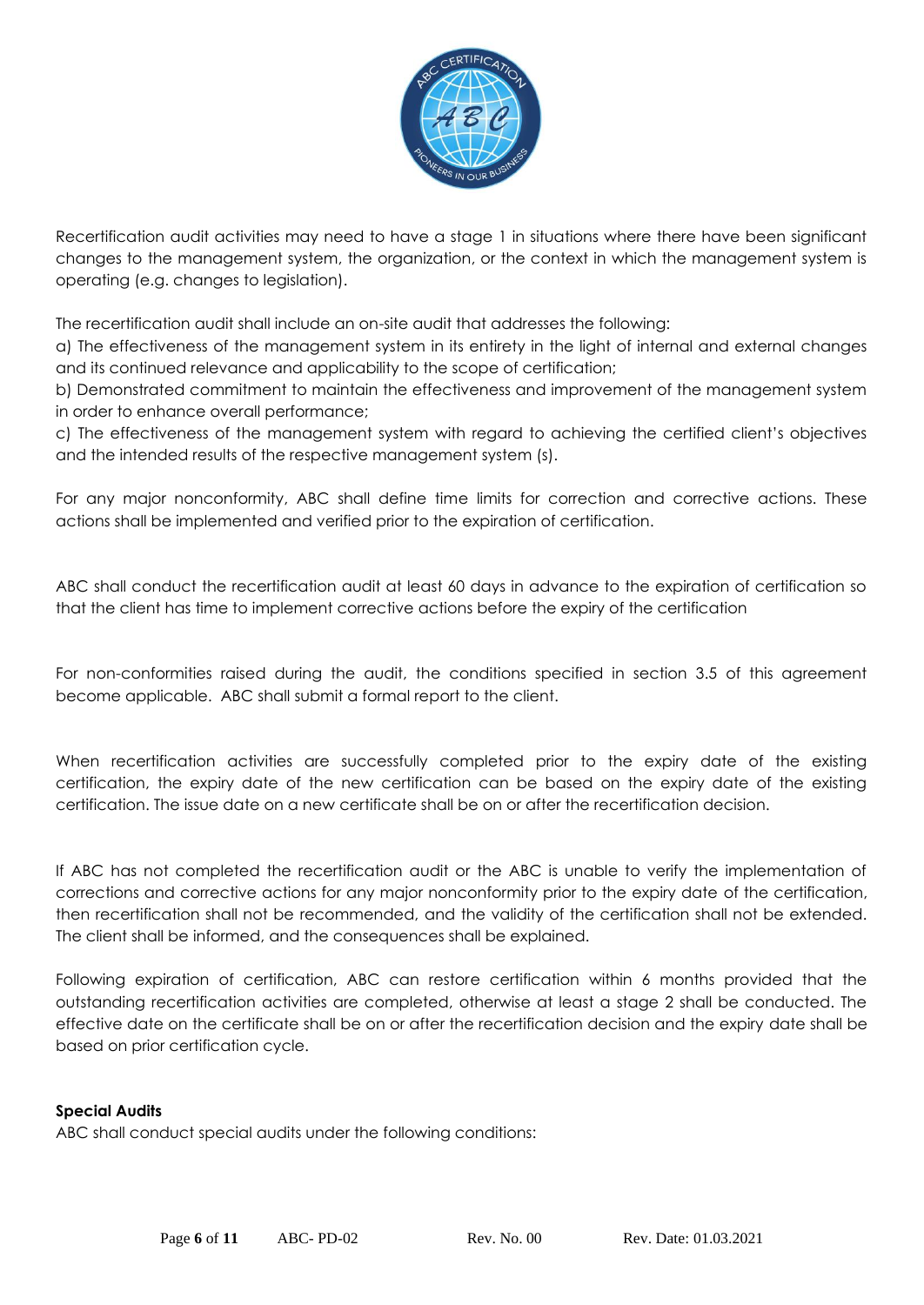

(a) Extension to the scope of certification already granted, in response to an application introduced by the client. ABC undertake a review of the application and determine any audit activities necessary to decide whether or not the extension may be granted This may be conducted in conjunction with a surveillance audit.

- (b) It may be necessary for ABC to conduct audits of certified clients at short notice or unannounced
	- To investigate complaints received by ABC about the client
	- In response to changes,
	- Follow up on suspended clients. .
- (c) Changes to ABC's certification requirements.

For non-conformities raised during the audit, the conditions identified in section 3.5 of this agreement shall become applicable.

ABC shall submit a formal report to the client.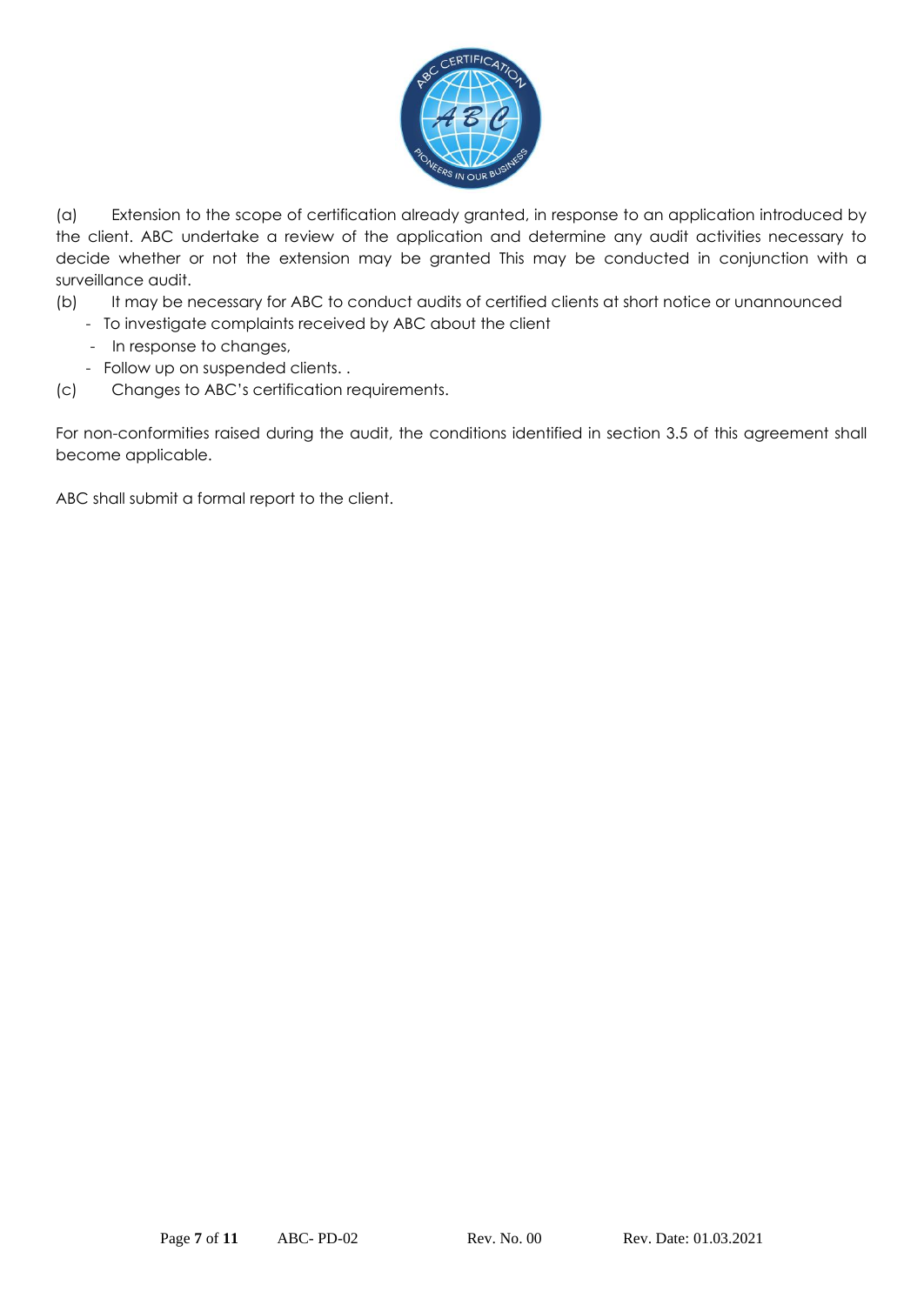

# **Notice of Changes by ABC**

ABC shall inform the client in advance any changes to its requirements for certification and shall subsequently verify that each client complies with this new requirement. It shall necessitate a special audit in certain cases.

# **Notice of Changes by the client**

The client shall inform ABC, without delay, of matters that may affect the capability of management system to continue to fulfill the requirements of the standard used for certification. These may include changes related to,

(a) The legal, commercial, organizational status or ownership,

(b) Organization and management (e.g. changes in key managerial, decision making or technical staff)

- (c) Contact address and sites
- (d) Scope of operations under the certified management system
- (e) Major changes to the management system and processes.

ABC shall review the changes and accordingly discuss with client for an early verification to ensure that the capability of the management system continues to fulfill the requirements of the applicable standard.

# **Maintaining Certifications**

The Certification is maintained for a period of 3 years under the following conditions.

(a) The Surveillance Audits are conducted as planned and the client has demonstrated that it continues to satisfy the requirements of the management system standard as confirmed by ABC.

(b) All the non-conformities raised during previous surveillance are closed within the time frame agreed and correction and corrective actions for the non-conformities raised during the current audit are identified and accepted by ABC as per conditions specified in section 3.5 of this agreement.

(c) The Internal Audit and the management reviews are conducted as scheduled and there are no issues pending.

(d) The client shall maintain suitable records of customer complaints and keep the records of investigation and remedial actions taken with respect to such complaints for verification by the ABC auditors.

(e) All outstanding dues to ABC are paid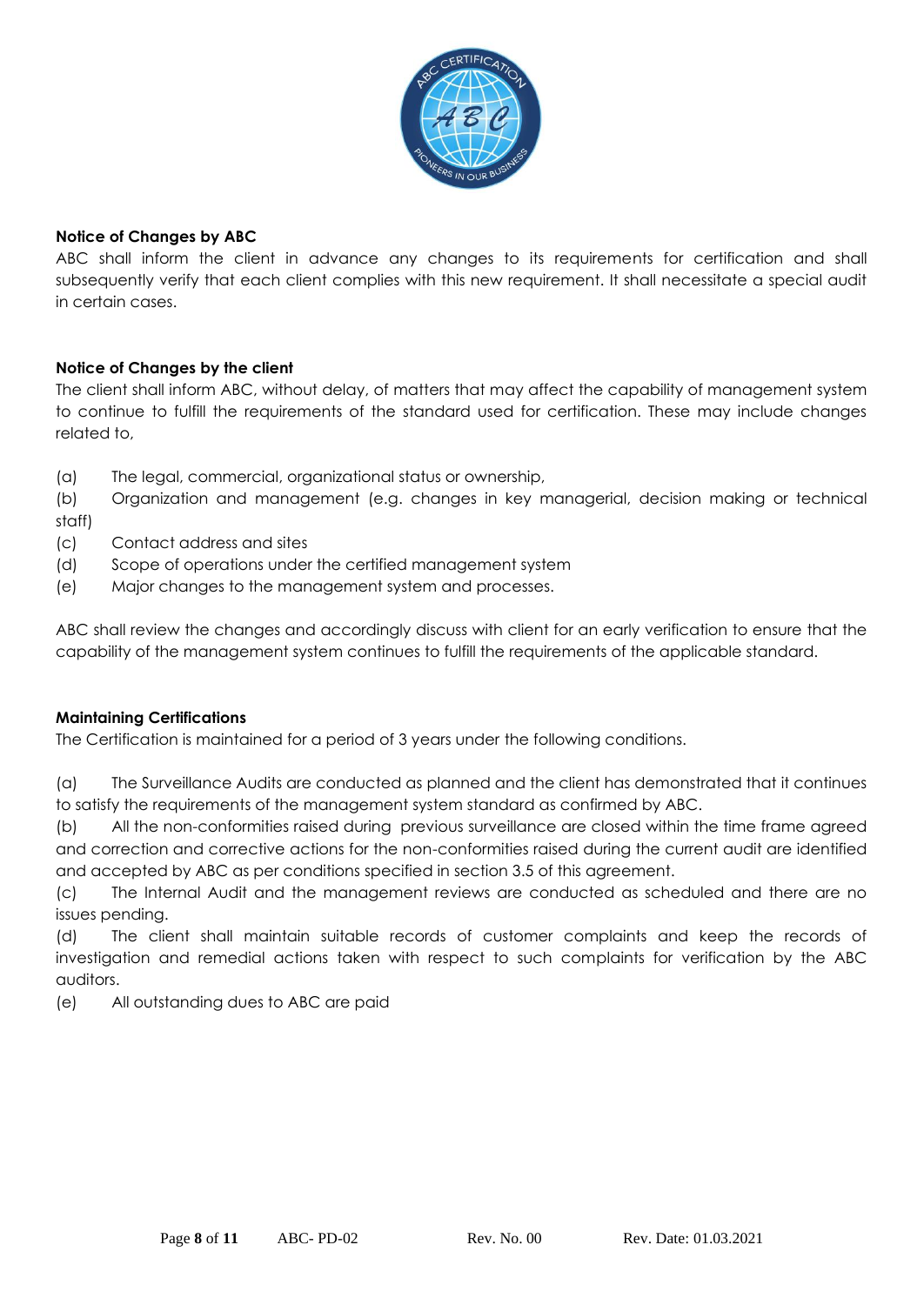

# **Suspending, Withdrawing, or reducing the scope of certification**

# **(a) Suspension**

ABC shall suspend certification in cases wherein

- ➢ The client's certified management system has persistently or seriously failed to meet certification requirements, including requirements for the effectiveness of the management system.
- ➢ The certified client does not allow surveillance and recertification audits to be conducted at the required frequencies.
- $\triangleright$  The certified client has voluntarily requested a suspension.
- ➢ The certified client wishful misuse of logo & reference to certification.
- ➢ Noncompliance to submission of Corrective action as stated in section 3.5 of the agreement.

Under suspension, the client's management system certification is temporarily invalid.

The suspension shall be for a period of maximum six months and the suspended status of the client shall be publicly made available in the register of certified clients being maintained by ABC at its registered office. During this period the client shall discontinue the use of logo or any reference of certification in advertising matter, as directed by ABC, at the time of giving notice of suspension.

# **(b) Withdrawal**

ABC shall withdraw the certificate under the following circumstances:

- ➢ Failure of the client to resolve the issues of suspension within six months shall result in withdrawal of certification
- ➢ Other reason like major legal complaint, company involved in malpractices, ABC loses accreditation etc.
- ➢ Client voluntarily requested for a withdrawal.

Upon withdrawal of certification, the client ceases to enjoy the certification status and shall accordingly return the certificate as directed by ABC at the time of withdrawal notice.

# **(c) Reduction in scope of certification**

ABC shall decide to reduce the client's scope of certification by excluding the parts not meeting the requirements when the client has persistently and seriously failed to meet the certification requirements for those parts of the scope of certification. Such exclusions shall be consistent with the certification standard.

Upon request from any party, ABC shall provide information related to the validity of a given certificate.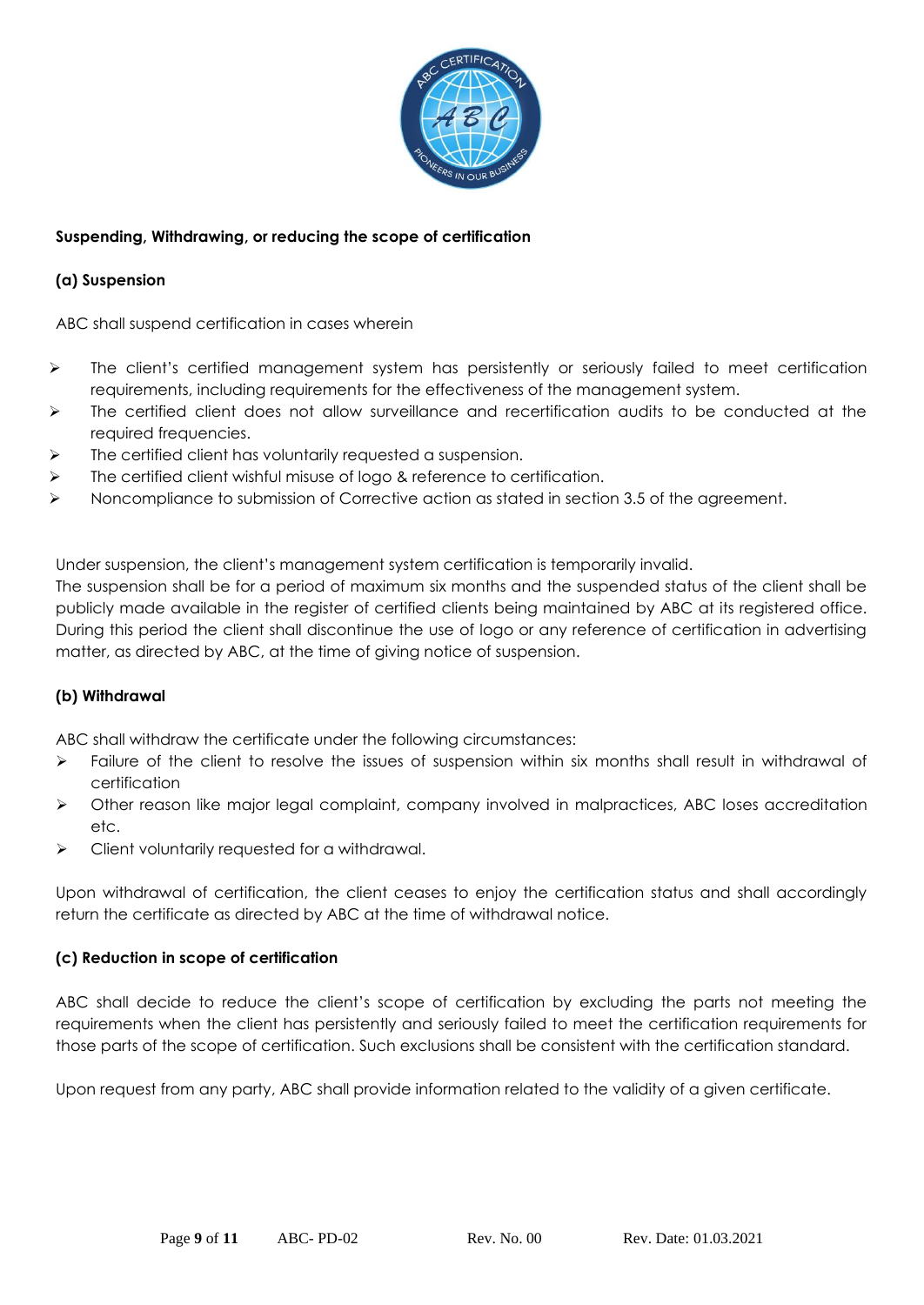

# **Certification and Use of Logo**

The certificates issued by ABC remain the property of ABC and must be returned when requested. The client is authorized to use the certificate mark or its logo in advertising matter as per instruction given by ABC at the time of issuing the certificate.

The client, while using the its certification, shall ensure that it,

- (a) Conforms to requirements of ABC when making reference to its certification status in communication media such as Internet, brochures or advertising or other documents.
- (b) Does not make or permit any misleading statement regarding its certification,
- (c) Does not use or permit the use of the certification document or any part thereof in a misleading manner,
- (d) Upon suspension or withdrawal of its certification, discontinues its use of all advertising matter that contains a reference to certification, as directed by ABC
- (e) Amends all advertising matter when the scope of certification has been reduced,
- (f) Shall not use the certification information in a manner to imply that the product or service is certified. The certification mark or logo shall not be used on a laboratory test reports, calibration and inspection certificates and not applied to the product or product packaging as this could be interpreted as denoting product conformity.
- (g) Does not imply that certification applies to activities that are outside the scope of its certification,
- (h) Shall not use the certification in such a manner that would bring ABC and /or the certification system into disrepute and lose public trust
- (i) Logos shall also not to be applied on visiting cards
- (j) Use of Accreditation Body (AB) logo will be in compliance with AB and IAF Logo regulations

# **publicly Accessible Information**

ABC shall make the following information publicly accessible through its web site and through documents

- The activities of ABC
- The requirements for certification including information on the audit processes and certification process for granting, maintaining, extending, renewing, reducing suspending and withdrawing certification.
- Certification status of clients through the register of certified clients maintained at ABC office
- Appeal and complaint process.

All other information shall be treated as confidential.

# **Obligations of the applicant / certified organization**

The applicant / certified organization shall commit to fulfill continually the requirements of certification set by ABC for the scope for which certification has been granted including adapting changes in requirements for certification as and when communicated.